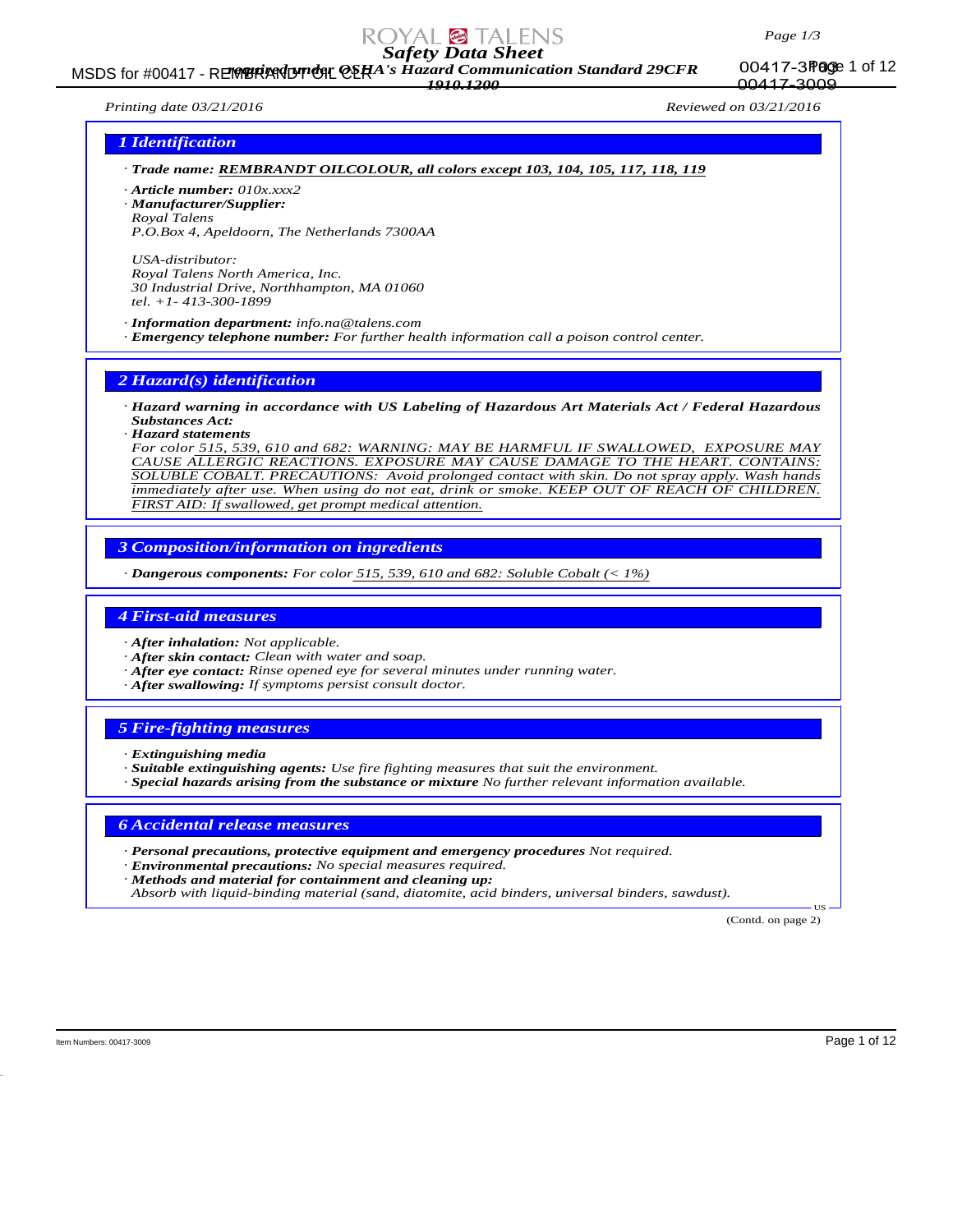# *Page 2/3*

*Safety Data Sheet*

MSDS for #00417 - REMBRANDT ON CERA's Hazard Communication Standard 29CFR<br>MSDS for #00417 - REMBRANDT ON CERA's Hazard Communication Standard 29CFR

*1910.1200*

*Printing date 03/21/2016 Reviewed on 03/21/2016*

(Contd. of page 1)

*7 Handling and storage*

*· Precautions for safe handling: No special measures required.*

# *8 Exposure controls/personal protection*

*· General protective and hygienic measures: Wash hands before breaks and at the end of work. · Eye protection: Not required.*

# *9 Physical and chemical properties*

| $\cdot$ Appearance:<br>Form:<br>Color:<br>$\cdot$ Odor:                                                                                                   | Fluid<br>According to product specification<br><i>Characteristic</i> |
|-----------------------------------------------------------------------------------------------------------------------------------------------------------|----------------------------------------------------------------------|
| $\cdot$ Change in condition<br>Melting point/Melting range: Not determined.<br><b>Boiling point/Boiling range:</b> $> 99 \degree C$ ( $> 210 \degree F$ ) |                                                                      |
| $\cdot$ Flash point:                                                                                                                                      | $> 99 \degree C$ ( $> 210 \degree F$ )                               |
| <b>Explosion limits:</b><br>Lower:<br><b>Upper:</b>                                                                                                       | Not determined.<br>Not determined.                                   |
| $\cdot$ Density:                                                                                                                                          | $1,1 - 2,3$ g/cm3                                                    |
| · Solubility in / Miscibility with<br>Water:                                                                                                              | Not miscible                                                         |

#### *10 Stability and reactivity*

*· Thermal decomposition / conditions to be avoided: No decomposition if used according to specifications. · Possibility of hazardous reactions No dangerous reactions known.*

*· Conditions to avoid No further relevant information available.*

*· Incompatible materials: No further relevant information available.*

# *11 Toxicological information*

*· Carcinogenic categories:*

*· IARC (International Agency for Research on Cancer) None of the ingredients is listed.*

*· NTP (National Toxicology Program)*

*None of the ingredients is listed.*

*· OSHA-Ca (Occupational Safety & Health Administration) None of the ingredients is listed.*

# *12 Ecological information*

*· General notes: Not known to be hazardous to water.*

(Contd. on page 3)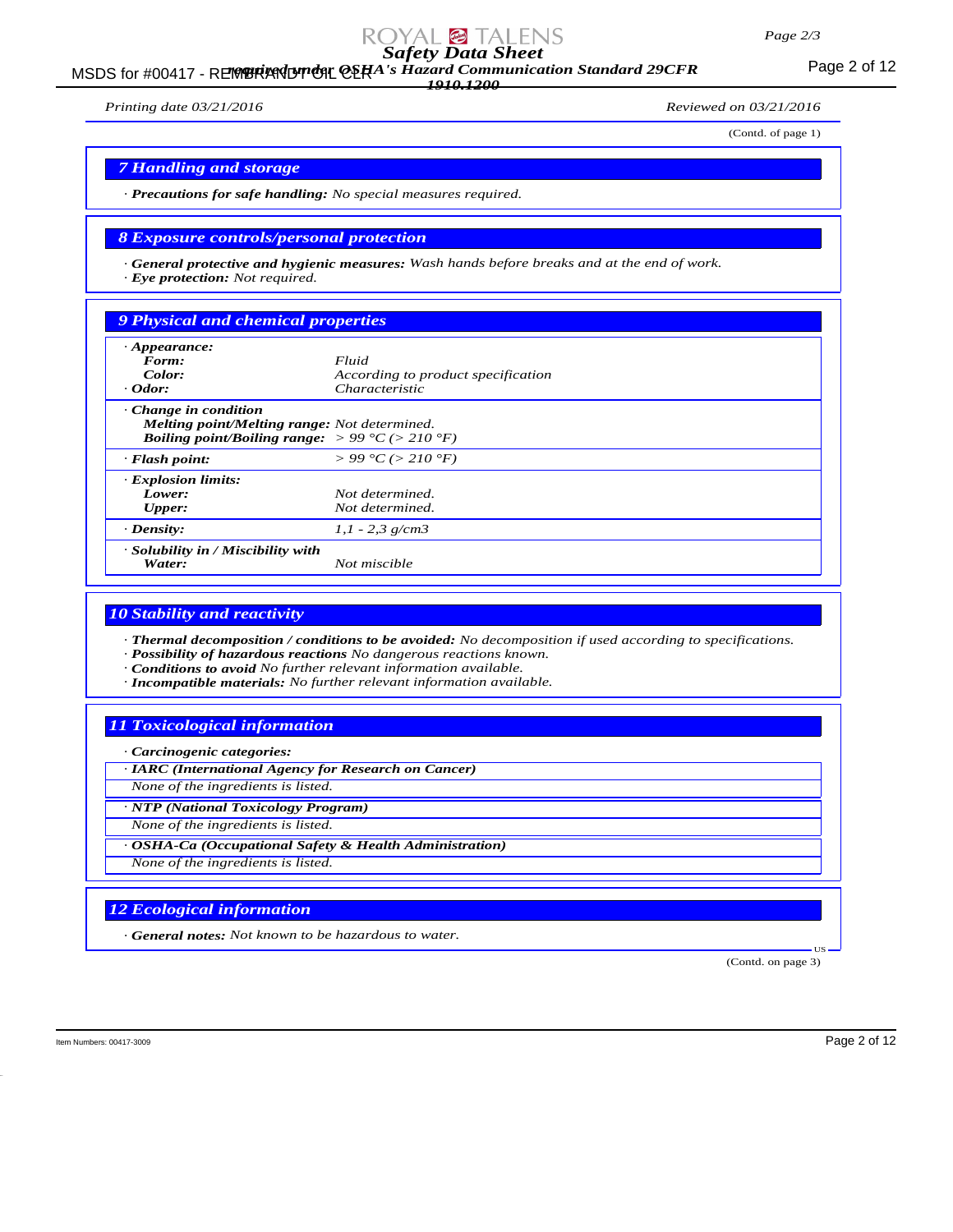# MSDS for #00417 - REMBRANDT ON CERA's Hazard Communication Standard 29CFR<br>MSDS for #00417 - REMBRANDT ON CERA's Hazard Communication Standard 29CFR *1910.1200*

*Printing date 03/21/2016 Reviewed on 03/21/2016*

(Contd. of page 2)

#### *13 Disposal considerations*

#### *· Recommendation:*

*Must not be disposed together with household garbage. Disposal must be made according to official regulations. Do not allow product to reach sewage system.*

# *14 Transport information*

*· Transport hazard class(es) None.*

*· Packing group None.*

# *15 Regulatory information*

*· Safety, health and environmental regulations/legislation specific for the substance or mixture*

- *· TSCA (Toxic Substances Control Act):*
- *All ingredients are listed.*

#### *16 Other information*

*- In conformance with the Californian Safe Drinking Water and Toxic Enforcement Act (Proposition 65) the following labeling is applicable:*

*For color 242, 513, 515, 517,534, 539, 586, 610 and 682:*

*WARNING: This product contains a chemical known to the state of California to cause cancer.*

*For color 207, 208, 210, 211, 271, 303, 306, 309 and 314:*

*WARNING:DO NOT SPRAY APPLY-This product contains cadmium, a chemical known to the state of California to cause cancer by means of inhalation.*

*- All colors in this Rembrandt Oilcolours productline, except color 207, 208, 210, 211, 242, 271, 303, 306, 309, 314, 513, 515, 517, 534, 539, 586, 610 and 682, are qualified to bear the AP(approved product) Seal of the Art & Creative Materials Institute, Inc. This means that they are certified in a program of toxicological evaluation by medical expert to contain no materials in sufficient quantities to be toxic or injurious to humans or to cause acute or chronic health problems. Certified by ACMI to be labeled in accordance with the chronic hazard labeling standard, ASTM D 4236 and Federal law, P.L. 100-695.*

*- This information is based on our present knowledge. However, this shall not constitute a guarantee for any specific product features and shall not establish a legally valid contractual relationship.*

*· Date of preparation / last revision 03/21/2016 / -*

*· Abbreviations and acronyms:*

*EINECS: European Inventory of Existing Commercial Chemical Substances ELINCS: European List of Notified Chemical Substances*

*CAS: Chemical Abstracts Service (division of the American Chemical Society)*

*OSHA: Occupational Safety & Health*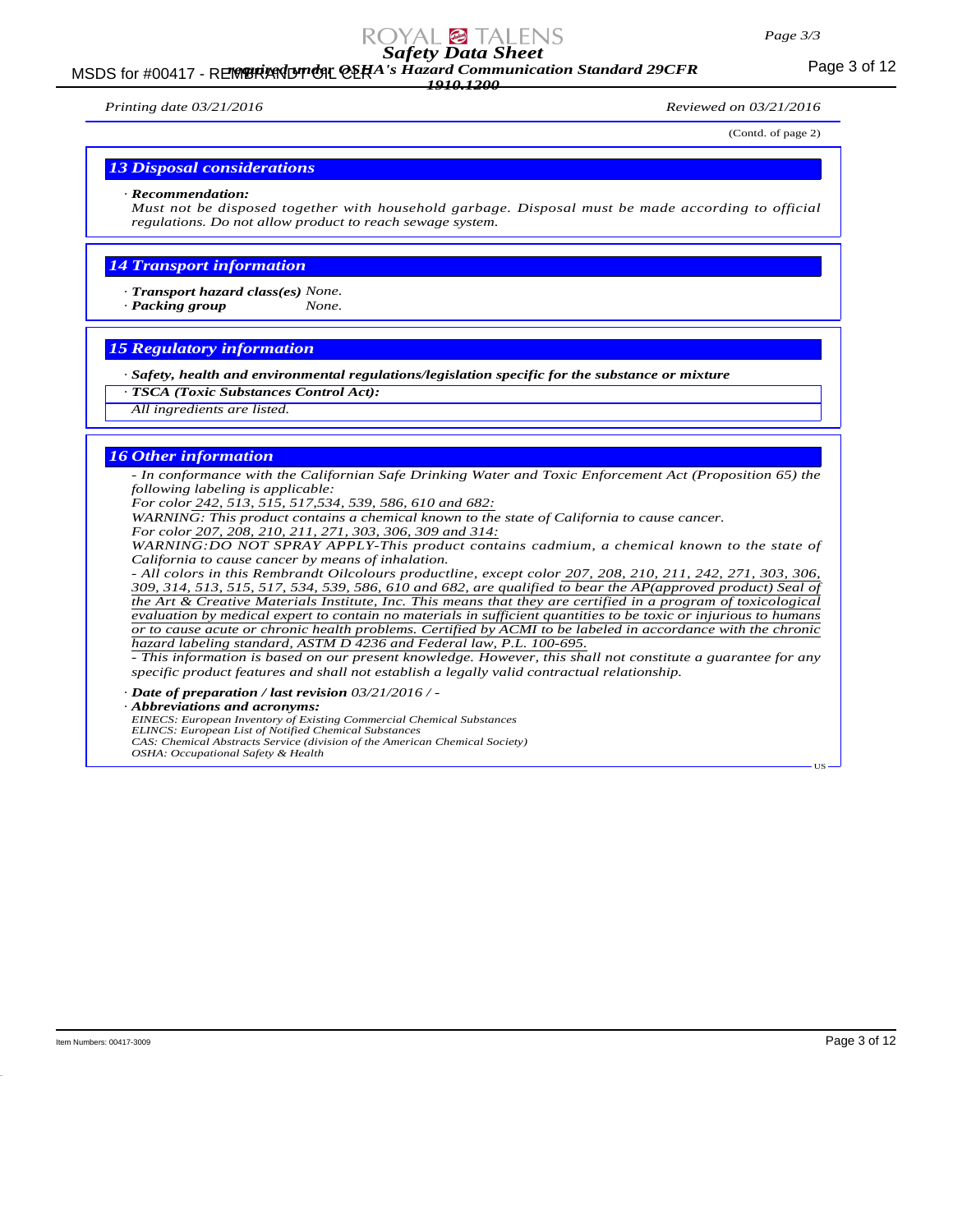MSDS for #00417 - REMBRANDT ON CERA's Hazard Communication Standard 29CFR<br>MSDS for #00417 - REMBRANDT ON CERA's Hazard Communication Standard 29CFR *1910.1200*

*Printing date 03/17/2016 Reviewed on 03/16/2016*

# *1 Identification*

- *· Trade name: REMBRANDT OILCOLOUR, 104 ZINC WHITE*
- *· Article number: 010x.1042*
- *· Manufacturer/Supplier:*
- *Royal Talens P.O.Box 4, Apeldoorn, The Netherlands 7300AA*

*USA-distributor: Royal Talens North America, Inc. 30 Industrial Drive, Northhampton, MA 01060 tel. +1- 413-300-1899*

*· Information department: info.na@talens.com · Emergency telephone number: For further health information call a poison control center.*

*2 Hazard(s) identification*

- *· Hazard warning in accordance with US Labeling of Hazardous Art Materials Act / Federal Hazardous Substances Act:*
- *· Hazard statements Void*

# *3 Composition/information on ingredients*

*· Dangerous components:*

*1314-13-2 zinc oxide 50-100%*

# *4 First-aid measures*

- *· After inhalation: Not applicable.*
- *· After skin contact: Generally the product does not irritate the skin.*
- *· After eye contact: Rinse opened eye for several minutes under running water.*
- *· After swallowing: If symptoms persist consult doctor.*

# *5 Fire-fighting measures*

- *· Extinguishing media*
- *· Suitable extinguishing agents: Use fire fighting measures that suit the environment.*
- *· Special hazards arising from the substance or mixture No further relevant information available.*

#### *6 Accidental release measures*

- *· Personal precautions, protective equipment and emergency procedures Not required.*
- *· Environmental precautions: Do not allow to enter sewers/ surface or ground water.*
- *· Methods and material for containment and cleaning up:*
- *Absorb with liquid-binding material (sand, diatomite, acid binders, universal binders, sawdust).*

#### *7 Handling and storage*

*· Precautions for safe handling: No special precautions are necessary if used correctly.*

(Contd. on page 2)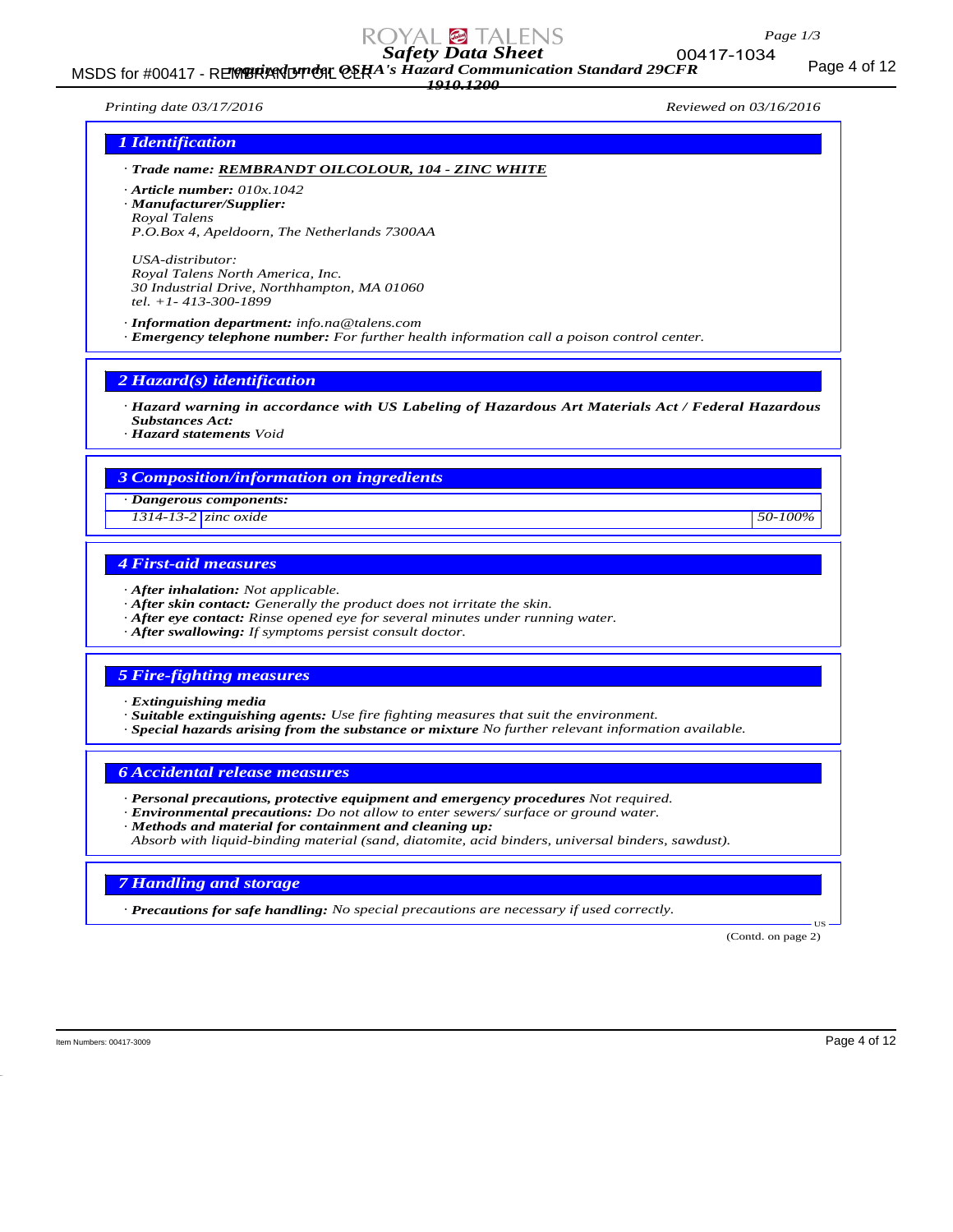# MSDS for #00417 - REMBRANDT ON CERA's Hazard Communication Standard 29CFR<br>MSDS for #00417 - REMBRANDT ON CERA's Hazard Communication Standard 29CFR *1910.1200*

(Contd. of page 1)

*· General protective and hygienic measures: Wash hands before breaks and at the end of work. · Eye protection: Not required.*

| $\cdot$ Appearance:<br>Form:                                                                                                                               | Pasty                                     |  |
|------------------------------------------------------------------------------------------------------------------------------------------------------------|-------------------------------------------|--|
| Color:                                                                                                                                                     | White                                     |  |
| $\cdot$ Odor:                                                                                                                                              | Characteristic                            |  |
| $\cdot$ Change in condition<br>Melting point/Melting range: Not determined.<br><b>Boiling point/Boiling range:</b> $> 200 \degree C$ ( $> 392 \degree F$ ) |                                           |  |
| $\cdot$ Flash point:                                                                                                                                       | >100 °C (> 212 °F)                        |  |
| <b>Explosion limits:</b>                                                                                                                                   |                                           |  |
| Lower:                                                                                                                                                     | Not determined.                           |  |
| <b>Upper:</b>                                                                                                                                              | Not determined.                           |  |
| $\cdot$ Density at 20 $\cdot$ C (68 $\cdot$ F):                                                                                                            | $2.25$ g/cm <sup>3</sup> (18.776 lbs/gal) |  |
| · Solubility in / Miscibility with<br>Water:                                                                                                               | Not miscible                              |  |

# *10 Stability and reactivity*

*· Thermal decomposition / conditions to be avoided: No decomposition if used according to specifications.*

- *· Possibility of hazardous reactions No dangerous reactions known.*
- *· Conditions to avoid No further relevant information available.*
- *· Incompatible materials: No further relevant information available.*

# *11 Toxicological information*

*· Acute toxicity:*

*· LD/LC50 values that are relevant for classification:*

*1314-13-2 zinc oxide*

*Oral LD50 > 5000 mg/kg (rat)*

*· Carcinogenic categories:*

*· IARC (International Agency for Research on Cancer)*

*None of the ingredients is listed.*

*· NTP (National Toxicology Program)*

*None of the ingredients is listed.*

*· OSHA-Ca (Occupational Safety & Health Administration)*

*None of the ingredients is listed.*

# *12 Ecological information*

*· General notes:*

*Do not allow product to reach ground water, water course or sewage system. The product contains materials that are harmful to the environment.*

(Contd. on page 3) US

Item Numbers: 00417-3009 Page 5 of 12

*Printing date 03/17/2016 Reviewed on 03/16/2016*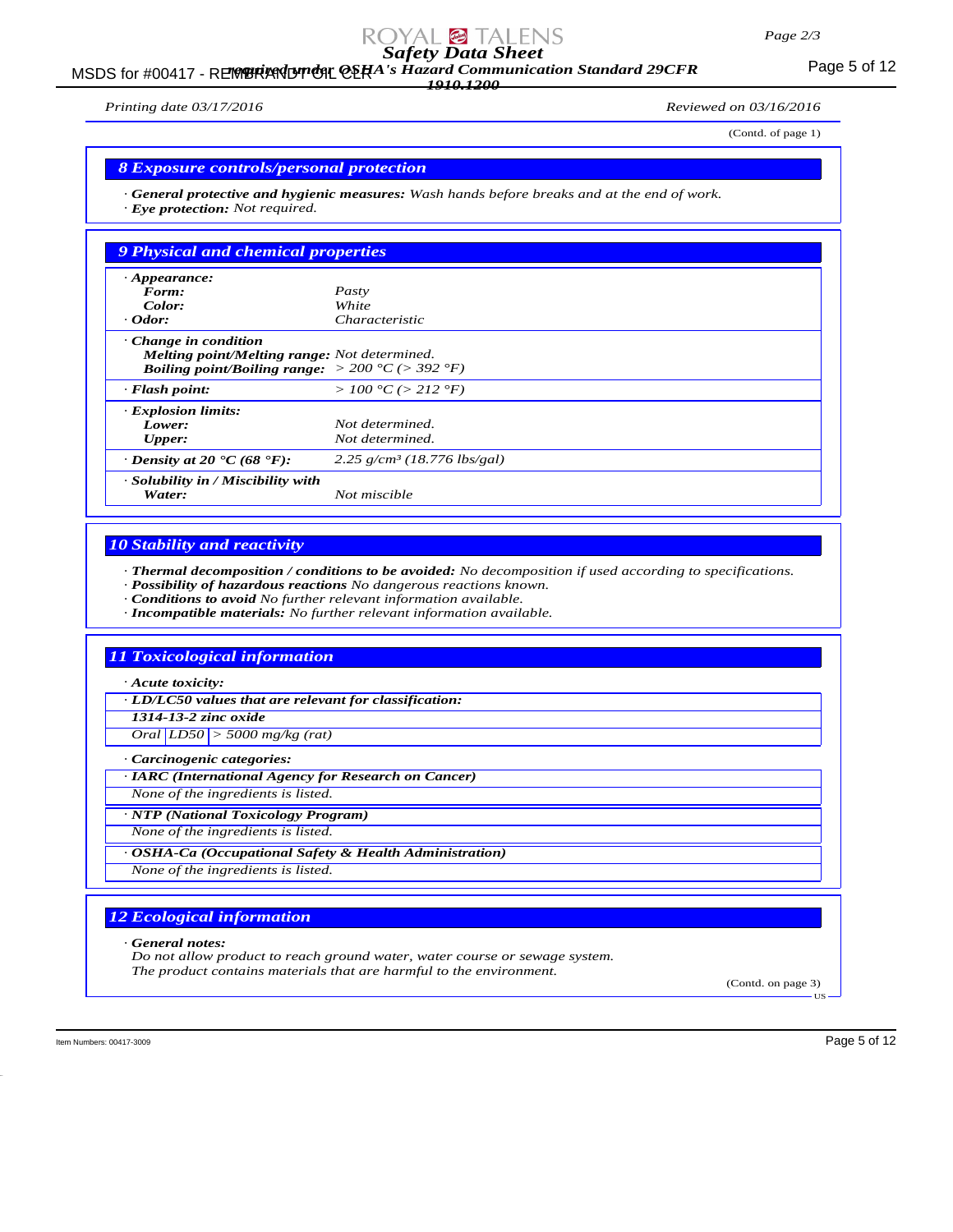#### *Page 3/3*

# *Safety Data Sheet*

# MSDS for #00417 - REMBRANDT ON CERA's Hazard Communication Standard 29CFR<br>MSDS for #00417 - REMBRANDT ON CERA's Hazard Communication Standard 29CFR *1910.1200*

*Printing date 03/17/2016 Reviewed on 03/16/2016*

| $1.7588$ and $0.971772010$                    |                                                           |                                                                                                   |
|-----------------------------------------------|-----------------------------------------------------------|---------------------------------------------------------------------------------------------------|
| Very toxic for aquatic organisms              |                                                           | (Contd. of page 2)                                                                                |
| <b>13 Disposal considerations</b>             |                                                           |                                                                                                   |
| $\cdot$ Recommendation:                       | regulations. Do not allow product to reach sewage system. | Must not be disposed together with household garbage. Disposal must be made according to official |
| <b>14 Transport information</b>               |                                                           |                                                                                                   |
| · Transport hazard class(es)                  |                                                           |                                                                                                   |
| · DOT, ADR, IMDG, IATA                        |                                                           |                                                                                                   |
|                                               |                                                           |                                                                                                   |
| $\cdot$ Class<br>$\cdot$ Label                | 9 Miscellaneous dangerous substances and articles<br>9    |                                                                                                   |
| · Packing group<br>· DOT, ADR, IMDG, IATA III | $\cdot$ Special marking (IATA): Symbol (fish and tree)    |                                                                                                   |
|                                               | $(ZINC OXIDE)$ , 9, III                                   | · UN "Model Regulation": UN 3082 ENVIRONMENTALLY HAZARDOUS SUBSTANCES, LIQUID, N.O.S.             |

# *15 Regulatory information*

*· Safety, health and environmental regulations/legislation specific for the substance or mixture*

*· TSCA (Toxic Substances Control Act):*

*All ingredients are listed.*

#### *16 Other information*

*- All colors in this Rembrandt Oilcolours productline, except color 207, 208, 210, 211, 242, 271, 303, 306, 309, 314, 513, 515, 517, 534, 539, 586, 610 and 682, are qualified to bear the AP(approved product) Seal of the Art & Creative Materials Institute, Inc. This means that they are certified in a program of toxicological evaluation by medical expert to contain no materials in sufficient quantities to be toxic or injurious to humans or to cause acute or chronic health problems. Certified by ACMI to be labeled in accordance with the chronic hazard labeling standard, ASTM D 4236 and Federal law, P.L. 100-695.*

*- This information is based on our present knowledge. However, this shall not constitute a guarantee for any specific product features and shall not establish a legally valid contractual relationship.*

*· Date of preparation / last revision 03/17/2016 / -*

#### *· Abbreviations and acronyms:*

*ADR: Accord européen sur le transport des marchandises dangereuses par Route (European Agreement concerning the International Carriage of Dangerous Goods by Road)*

- *IMDG: International Maritime Code for Dangerous Goods*
- *DOT: US Department of Transportation*
- *IATA: International Air Transport Association EINECS: European Inventory of Existing Commercial Chemical Substances*
- *ELINCS: European List of Notified Chemical Substances*
- *CAS: Chemical Abstracts Service (division of the American Chemical Society)*
- *LC50: Lethal concentration, 50 percent LD50: Lethal dose, 50 percent*
- *OSHA: Occupational Safety & Health*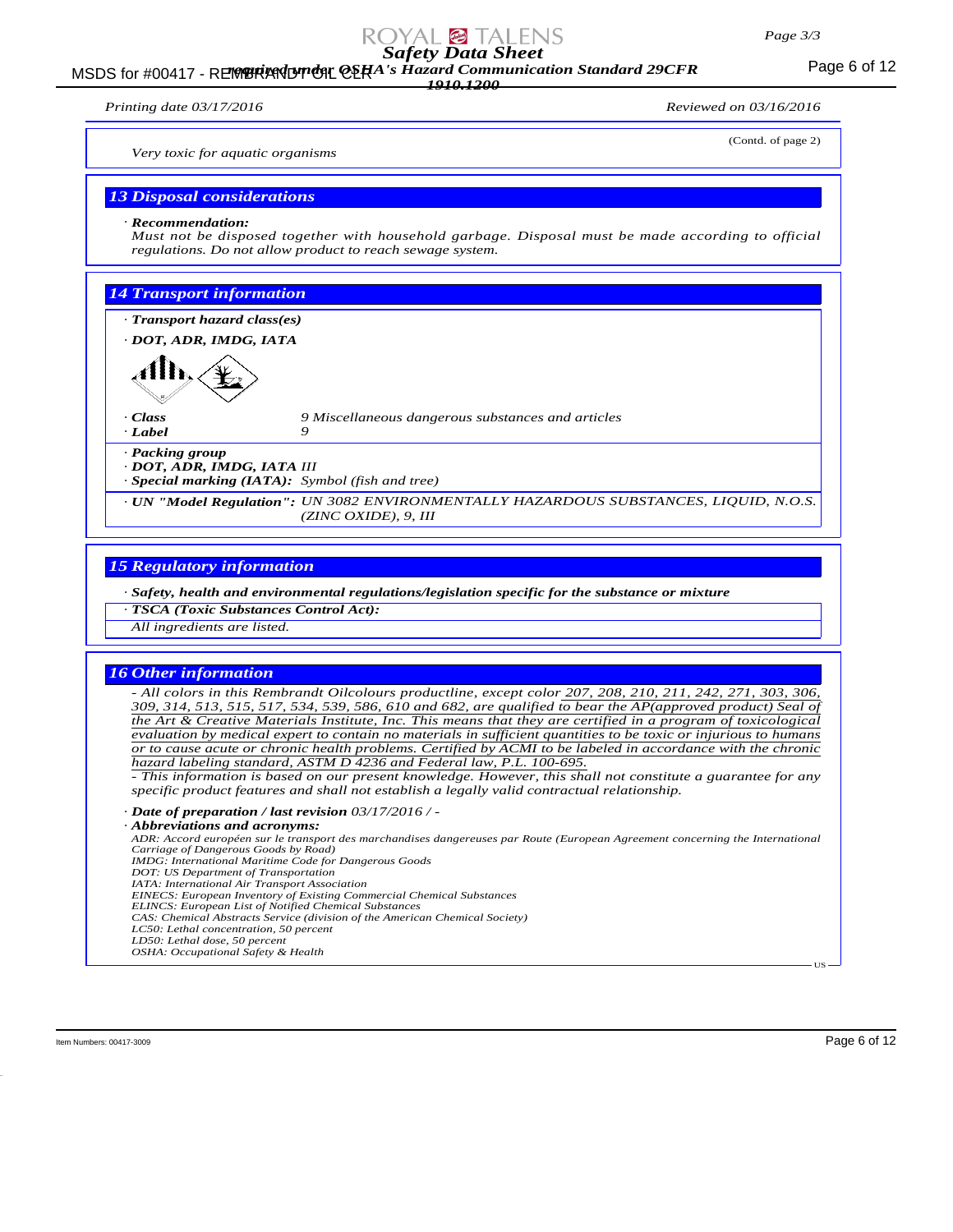MSDS for #00417 - REMBRANDT ON CERA's Hazard Communication Standard 29CFR<br>MSDS for #00417 - REMBRANDT ON CERA's Hazard Communication Standard 29CFR *1910.1200*

*Printing date 03/17/2016 Reviewed on 03/16/2016*

# *1 Identification*

# *· Trade name: REMBRANDT OILCOLOUR, 118 TITANIUM WHITE (LINSEED OIL)*

*· Article number: 010x.1182*

*· Manufacturer/Supplier: Royal Talens*

*P.O.Box 4, Apeldoorn, The Netherlands 7300AA*

*USA-distributor: Royal Talens North America, Inc. 30 Industrial Drive, Northhampton, MA 01060 tel. +1- 413-300-1899*

*· Information department: info.na@talens.com · Emergency telephone number: For further health information call a poison control center.*

*2 Hazard(s) identification*

*· Hazard warning in accordance with US Labeling of Hazardous Art Materials Act / Federal Hazardous Substances Act:*

*· Hazard statements Void*

# *3 Composition/information on ingredients*

*· Dangerous components:*

*1314-13-2 zinc oxide 1-10%*

# *4 First-aid measures*

- *· After inhalation: Not applicable.*
- *· After skin contact: Generally the product does not irritate the skin.*
- *· After eye contact: Rinse opened eye for several minutes under running water.*
- *· After swallowing: If symptoms persist consult doctor.*

# *5 Fire-fighting measures*

- *· Extinguishing media*
- *· Suitable extinguishing agents: Use fire fighting measures that suit the environment.*
- *· Special hazards arising from the substance or mixture No further relevant information available.*

#### *6 Accidental release measures*

- *· Personal precautions, protective equipment and emergency procedures Not required.*
- *· Environmental precautions: Do not allow to enter sewers/ surface or ground water.*
- *· Methods and material for containment and cleaning up:*

*Absorb with liquid-binding material (sand, diatomite, acid binders, universal binders, sawdust).*

# *7 Handling and storage*

*· Precautions for safe handling: No special precautions are necessary if used correctly.*

(Contd. on page 2)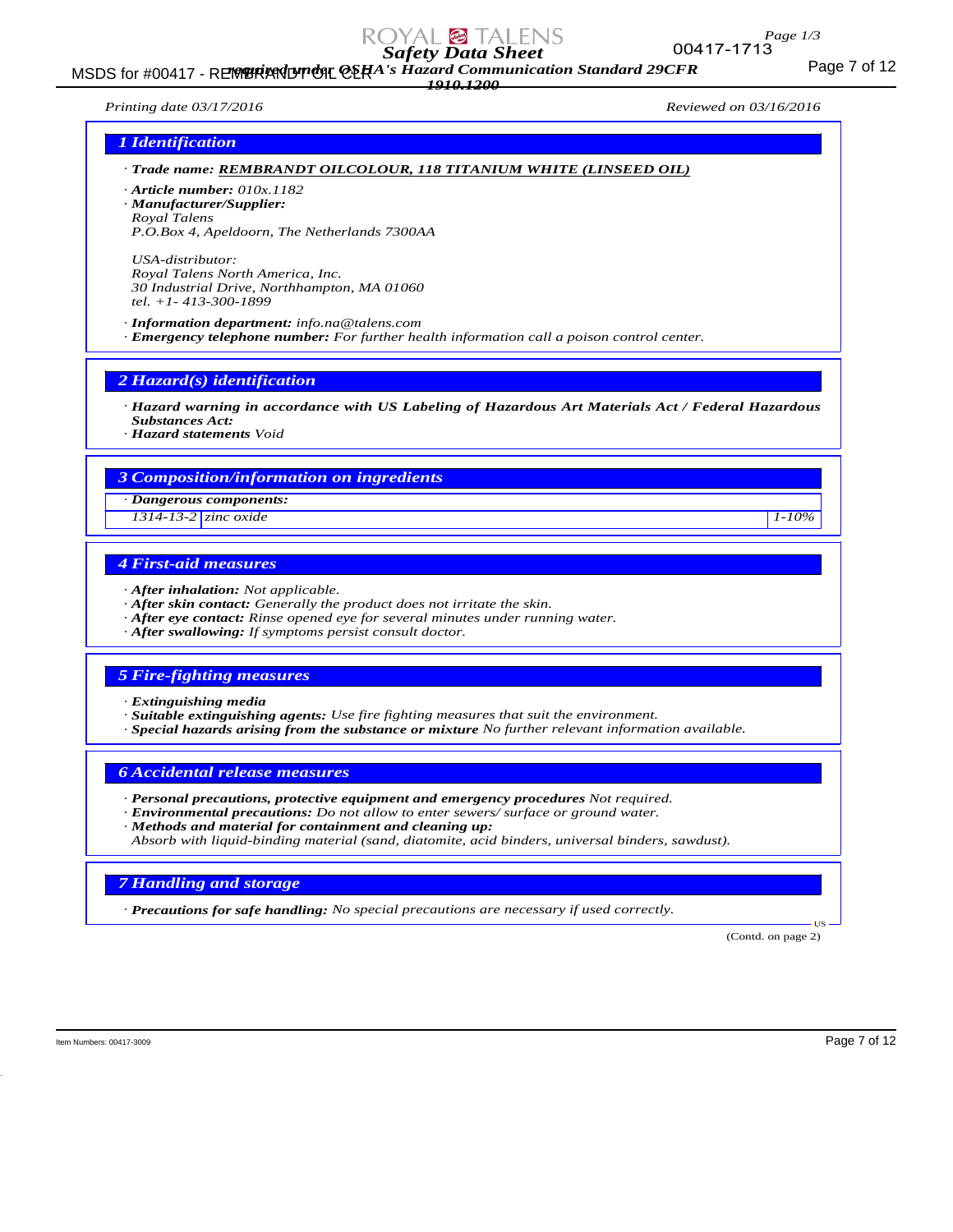# MSDS for #00417 - REMBRANDT ON CERA's Hazard Communication Standard 29CFR<br>MSDS for #00417 - REMBRANDT ON CERA's Hazard Communication Standard 29CFR *1910.1200*

*Printing date 03/17/2016 Reviewed on 03/16/2016*

(Contd. of page 1)

#### *8 Exposure controls/personal protection*

*· General protective and hygienic measures: Wash hands before breaks and at the end of work. · Eye protection: Not required.*

| 9 Physical and chemical properties                                                                                                                        |                                           |  |
|-----------------------------------------------------------------------------------------------------------------------------------------------------------|-------------------------------------------|--|
| $\cdot$ Appearance:                                                                                                                                       |                                           |  |
| Form:                                                                                                                                                     | Fluid                                     |  |
| Color:                                                                                                                                                    | According to product specification        |  |
| $\cdot$ Odor:                                                                                                                                             | <i>Characteristic</i>                     |  |
| Change in condition<br><b>Melting point/Melting range:</b> Not determined.<br><b>Boiling point/Boiling range:</b> $> 200 \degree C$ ( $> 392 \degree F$ ) |                                           |  |
| $\cdot$ Flash point:                                                                                                                                      | >100 °C (> 212 °F)                        |  |
| · Explosion limits:                                                                                                                                       |                                           |  |
| Lower:                                                                                                                                                    | Not determined.                           |  |
| Upper:                                                                                                                                                    | Not determined.                           |  |
| $\cdot$ Density at 20 $\cdot$ C (68 $\cdot$ F):                                                                                                           | $2.05$ g/cm <sup>3</sup> (17.107 lbs/gal) |  |
| · Solubility in / Miscibility with<br>Water:                                                                                                              | Not miscible                              |  |

# *10 Stability and reactivity*

*· Thermal decomposition / conditions to be avoided: No decomposition if used according to specifications.*

- *· Possibility of hazardous reactions No dangerous reactions known.*
- *· Conditions to avoid No further relevant information available.*
- *· Incompatible materials: No further relevant information available.*

# *11 Toxicological information*

*· Acute toxicity:*

*· LD/LC50 values that are relevant for classification:*

*1314-13-2 zinc oxide*

*Oral LD50 > 5000 mg/kg (rat)*

*· Carcinogenic categories:*

*· IARC (International Agency for Research on Cancer)*

*None of the ingredients is listed.*

*· NTP (National Toxicology Program)*

*None of the ingredients is listed.*

*· OSHA-Ca (Occupational Safety & Health Administration)*

*None of the ingredients is listed.*

# *12 Ecological information*

*· General notes:*

*Do not allow product to reach ground water, water course or sewage system.*

(Contd. on page 3)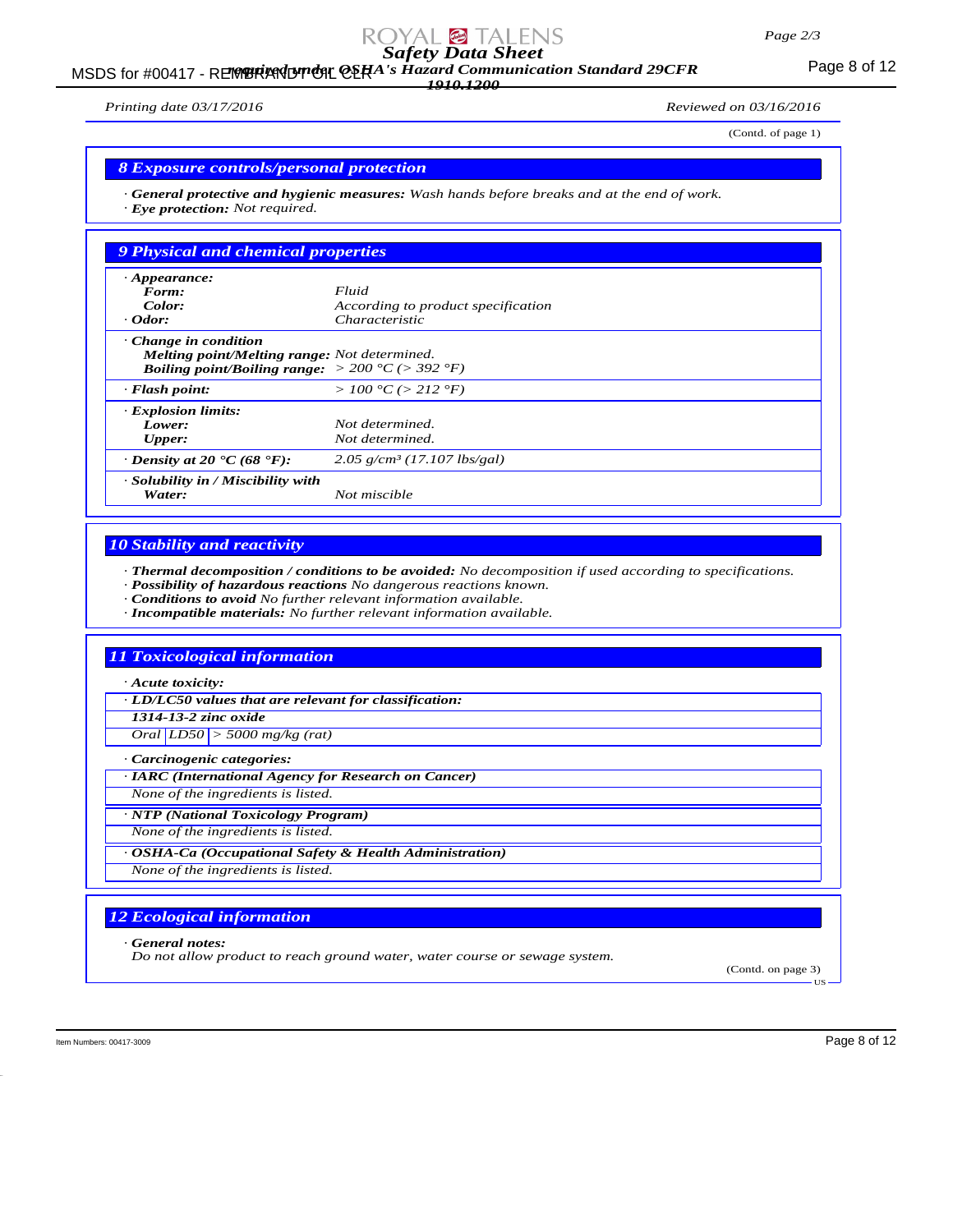#### *Page 3/3*

# *Safety Data Sheet*

# MSDS for #00417 - REMBRANDT ON CERA's Hazard Communication Standard 29CFR<br>MSDS for #00417 - REMBRANDT ON CERA's Hazard Communication Standard 29CFR *1910.1200*

*Printing date 03/17/2016 Reviewed on 03/16/2016*

(Contd. of page 2) *The product contains materials that are harmful to the environment. 13 Disposal considerations · Recommendation: Must not be disposed together with household garbage. Disposal must be made according to official regulations. Do not allow product to reach sewage system. 14 Transport information · Transport hazard class(es) · DOT, ADR, IMDG, IATA · Class 9 Miscellaneous dangerous substances and articles · Label 9 · Packing group · DOT, ADR, IMDG, IATA III · Special marking (IATA): Symbol (fish and tree) · UN "Model Regulation": UN 3082 ENVIRONMENTALLY HAZARDOUS SUBSTANCES, LIQUID, N.O.S. (ZINC OXIDE), 9, III*

# *15 Regulatory information*

*· Safety, health and environmental regulations/legislation specific for the substance or mixture*

*· TSCA (Toxic Substances Control Act):*

*All ingredients are listed.*

#### *16 Other information*

*- All colors in this Rembrandt Oilcolours productline, except color 207, 208, 210, 211, 242, 271, 303, 306, 309, 314, 513, 515, 517, 534, 539, 586, 610 and 682, are qualified to bear the AP(approved product) Seal of the Art & Creative Materials Institute, Inc. This means that they are certified in a program of toxicological evaluation by medical expert to contain no materials in sufficient quantities to be toxic or injurious to humans or to cause acute or chronic health problems. Certified by ACMI to be labeled in accordance with the chronic hazard labeling standard, ASTM D 4236 and Federal law, P.L. 100-695.*

*- This information is based on our present knowledge. However, this shall not constitute a guarantee for any specific product features and shall not establish a legally valid contractual relationship.*

*· Date of preparation / last revision 03/17/2016 / -*

#### *· Abbreviations and acronyms:*

*ADR: Accord européen sur le transport des marchandises dangereuses par Route (European Agreement concerning the International Carriage of Dangerous Goods by Road)*

- *IMDG: International Maritime Code for Dangerous Goods*
- *DOT: US Department of Transportation*
- *IATA: International Air Transport Association EINECS: European Inventory of Existing Commercial Chemical Substances*
- *ELINCS: European List of Notified Chemical Substances*
- *CAS: Chemical Abstracts Service (division of the American Chemical Society)*
- *LC50: Lethal concentration, 50 percent LD50: Lethal dose, 50 percent*
- *OSHA: Occupational Safety & Health*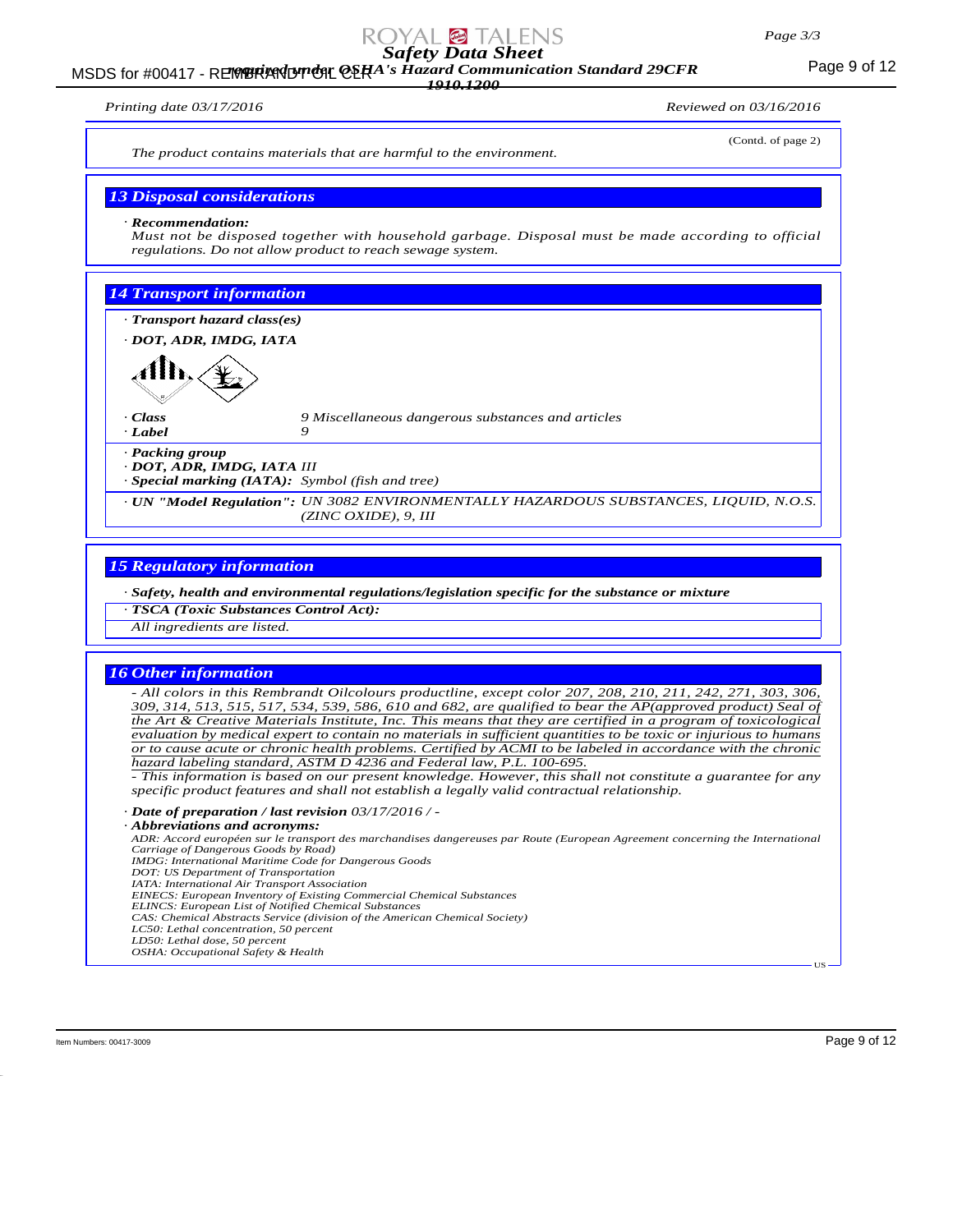

MSDS for #00417 - REMBRANDT ON CERA's Hazard Communication Standard 29CFR<br>MSDS for #00417 - REMBRANDT ON CERA's Hazard Communication Standard 29CFR *1910.1200*

00417-1014

#### *Printing date 03/17/2016 Reviewed on 03/16/2016*

# *1 Identification*

*· Trade name: REMBRANDT OILCOLOUR , 105 - TITANIUM WHITE*

*· Article number: 010x.1052*

*· Manufacturer/Supplier: Royal Talens*

*P.O.Box 4, Apeldoorn, The Netherlands 7300AA*

*USA-distributor: Royal Talens North America, Inc. 30 Industrial Drive, Northhampton, MA 01060 tel. +1- 413-300-1899*

*· Information department: info.na@talens.com · Emergency telephone number: For further health information call a poison control center.*

*2 Hazard(s) identification*

*· Hazard warning in accordance with US Labeling of Hazardous Art Materials Act / Federal Hazardous Substances Act:*

*· Hazard statements Void*

# *3 Composition/information on ingredients*

*· Dangerous components:*

*1314-13-2 zinc oxide 1-10%*

# *4 First-aid measures*

- *· After inhalation: Not applicable.*
- *· After skin contact: Generally the product does not irritate the skin.*
- *· After eye contact: Rinse opened eye for several minutes under running water.*
- *· After swallowing: If symptoms persist consult doctor.*

# *5 Fire-fighting measures*

- *· Extinguishing media*
- *· Suitable extinguishing agents: Use fire fighting measures that suit the environment.*
- *· Special hazards arising from the substance or mixture No further relevant information available.*

#### *6 Accidental release measures*

- *· Personal precautions, protective equipment and emergency procedures Not required.*
- *· Environmental precautions: Do not allow to enter sewers/ surface or ground water.*
- *· Methods and material for containment and cleaning up:*

*Absorb with liquid-binding material (sand, diatomite, acid binders, universal binders, sawdust).*

#### *7 Handling and storage*

*· Precautions for safe handling: No special precautions are necessary if used correctly.*

(Contd. on page 2)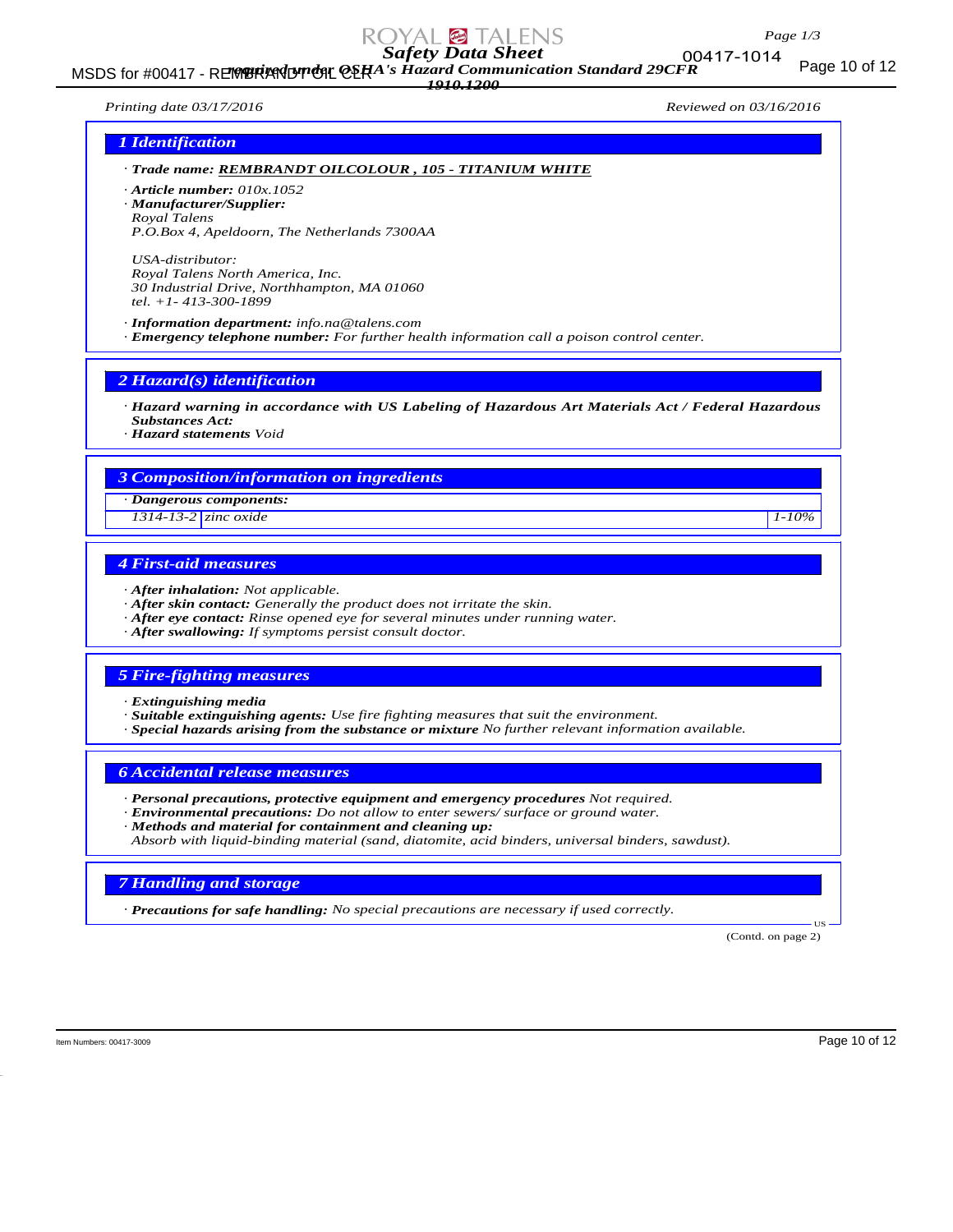# MSDS for #00417 - REMBRANDT ON CERA's Hazard Communication Standard 29CFR<br>MSDS for #00417 - REMBRANDT ON CERA's Hazard Communication Standard 29CFR *1910.1200*

*Printing date 03/17/2016 Reviewed on 03/16/2016*

(Contd. of page 1)

#### *8 Exposure controls/personal protection*

*· General protective and hygienic measures: Wash hands before breaks and at the end of work. · Eye protection: Not required.*

| 9 Physical and chemical properties                                                                                                                 |                                           |
|----------------------------------------------------------------------------------------------------------------------------------------------------|-------------------------------------------|
| $\cdot$ Appearance:                                                                                                                                |                                           |
| Form:                                                                                                                                              | Pasty                                     |
| Color:                                                                                                                                             | White                                     |
| $\cdot$ Odor:                                                                                                                                      | Characteristic                            |
| Change in condition<br>Melting point/Melting range: Not determined.<br><b>Boiling point/Boiling range:</b> $> 200 \degree C$ ( $> 392 \degree F$ ) |                                           |
| $\cdot$ Flash point:                                                                                                                               | > 100 °C (> 212 °F)                       |
| · Explosion limits:                                                                                                                                |                                           |
| Lower:                                                                                                                                             | Not determined.                           |
| <b>Upper:</b>                                                                                                                                      | Not determined.                           |
| $\cdot$ Density at 20 $\cdot$ C (68 $\cdot$ F):                                                                                                    | $2.05$ g/cm <sup>3</sup> (17.107 lbs/gal) |
| · Solubility in / Miscibility with<br>Water:                                                                                                       | Not miscible                              |

# *10 Stability and reactivity*

*· Thermal decomposition / conditions to be avoided: No decomposition if used according to specifications.*

*· Possibility of hazardous reactions No dangerous reactions known.*

*· Conditions to avoid No further relevant information available.*

*· Incompatible materials: No further relevant information available.*

# *11 Toxicological information*

*· Acute toxicity:*

*· LD/LC50 values that are relevant for classification:*

*1314-13-2 zinc oxide*

*Oral LD50 > 5000 mg/kg (rat)*

*· Carcinogenic categories:*

*· IARC (International Agency for Research on Cancer)*

*None of the ingredients is listed.*

*· NTP (National Toxicology Program)*

*None of the ingredients is listed.*

*· OSHA-Ca (Occupational Safety & Health Administration)*

*None of the ingredients is listed.*

# *12 Ecological information*

*· General notes:*

*Do not allow product to reach ground water, water course or sewage system.*

(Contd. on page 3)